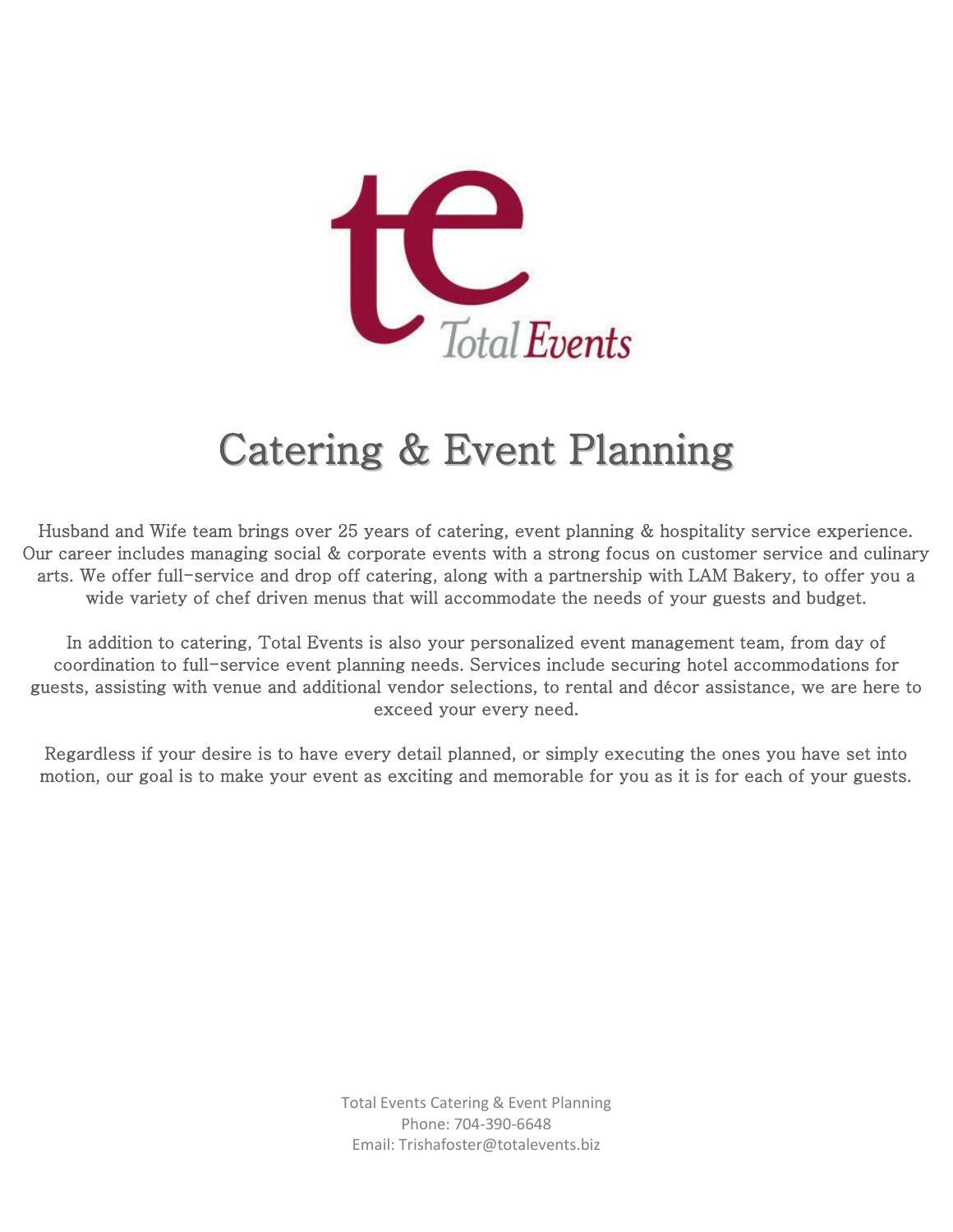# Stations Chef Attendant Available, Additional Fees Apply

#### Omelet Station \*

Omelets cooked to order Ingredient options include: Ham, Onions, Bell Peppers, Spinach, Tomatoes, Jalapenos, Cheddar Cheese, Salsa & Hot Sauce \*Requires Attendant

#### Sandwich Board

Display or Boxed Chicken Salad on Croissant, Turkey BLT, Roasted Veggie with Dill Sauce, Ham and Cheddar Condiments and House Made Pickles

#### Taco Bar

Build Your Own Soft Tacos Available for Display or Boxed Choice of DeMauro's Cuban Style Pulled Pork, Blackened Whitefish or Fajita Chicken with Peppers and Onions. Toppings Include: \*Homemade Guacamole, Lime Wedges, Cojita Cheese, Cilantro, Sour Cream, Fresh Jalapenos and Red Onions

#### Chili Station

Choice of Traditional Beef Chili, White Chicken Chili or Loaded Vegetable Chili Fixin's Include: Sour Cream, Avocado, Cilantro, Shredded Cheddar, Crackers, Lime Wedges and Hot Sauce Served with Jalapeno Corn Bread

#### Pasta Station \*

Choice of Pasta (Elbow, Spirals, Bowtie, Spaghetti, Linguini) Choice of Veggies (Zucchini, Squash, Onions, Tomatoes, Spinach, Bell Peppers) Choice of Sauce: Marinara, Italian Style Meat Sauce, Alfredo or Cheese Sauce \*Requires Attendant

#### Carving Station \*

Choice of Roasted Ham, Turkey or Roast Beef Served with Rolls, Butter and Gravy Selections \*Requires Attendant

# \*\*Custom Menus Available Upon Request\*\*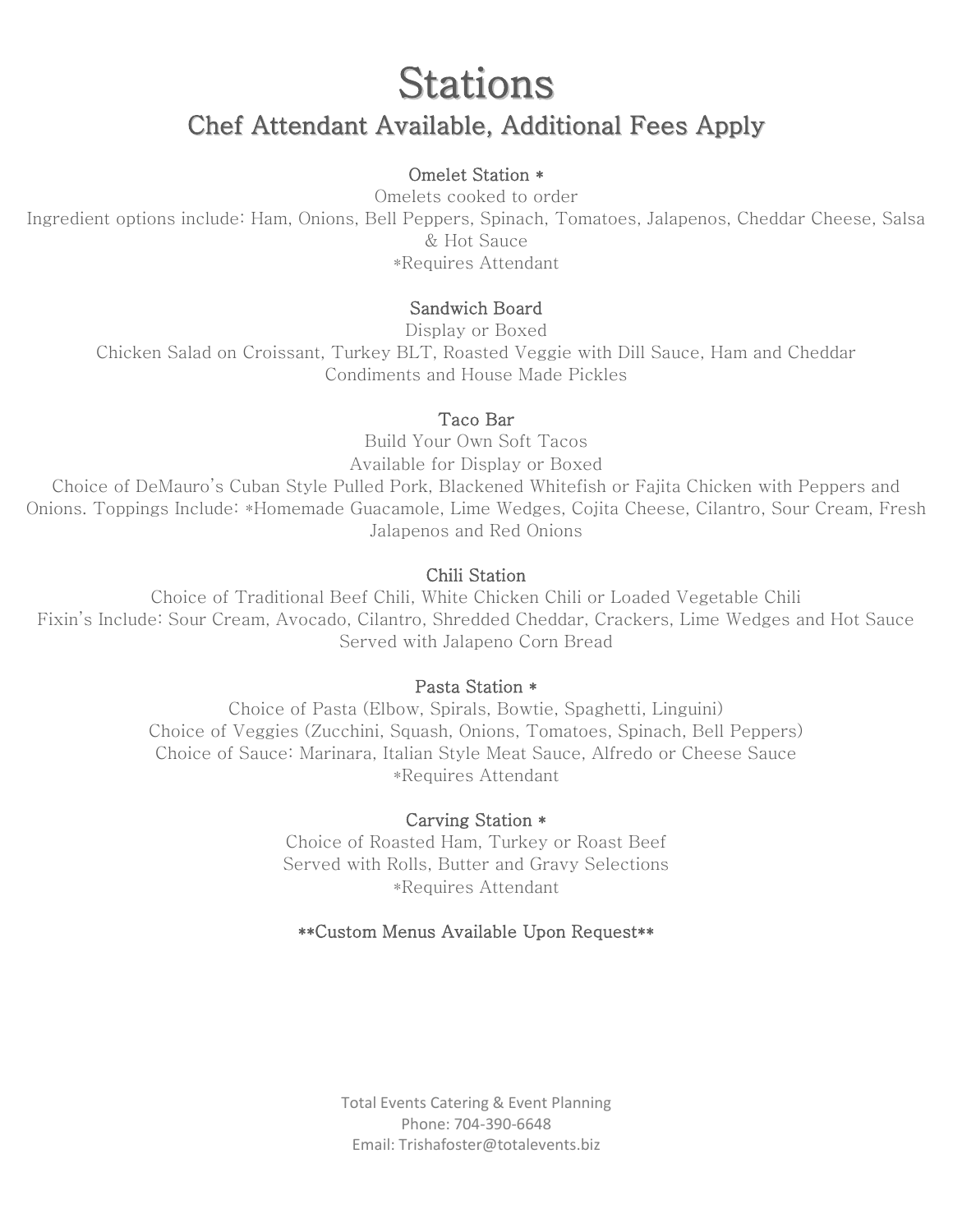# Displayed OR Passed Hors D' oeuvres

# Deviled Eggs

# Curried Shrimp Tarts

Caramelized Onion & Goat Cheese Tarts

# Maryland Style Chilled Shrimp Skewers

Chilled Chesapeake Style Shrimp Skewers

# Mini Crab Cakes

# Holiday Cocktail Meatballs

### Roasted Red Pepper Hummus

Served with Pita Chips

# Caprese Cups

Cherry tomatoes, mozzarella cheese and fresh basil, topped with balsamic glaze

# Fresh Fruit Display

Seasonal fresh fruit

# Artisan Cheese & Crackers

### Cucumber Baguettes

Italian cream cheese spread, topped with shaved English cucumbers and fresh dill on a toasted baguette

# Chicken Satay

Skewered chicken tenders marinated and pan seared. Served with your choice of sauce (yellow curry, thai peanut, BBQ, garlic ginger or sriracha hot)

# Assorted Sliders

Choice of Pulled Pork BBQ, Turkey & Cranberry, Southern Curry Chicken Salad or Egg Salad

House Made Guacamole Served with Tortilla Chips & Salsa

Fresh Crudite Display Garden Fresh Vegetables with House Made Dip

# Mint Melon Tini

Assorted Minced Melons, Mixed in a Honey Lime Vinaigrette and served in Disposable Martini Glasses

# \*\*Custom Menus Available Upon Request\*\*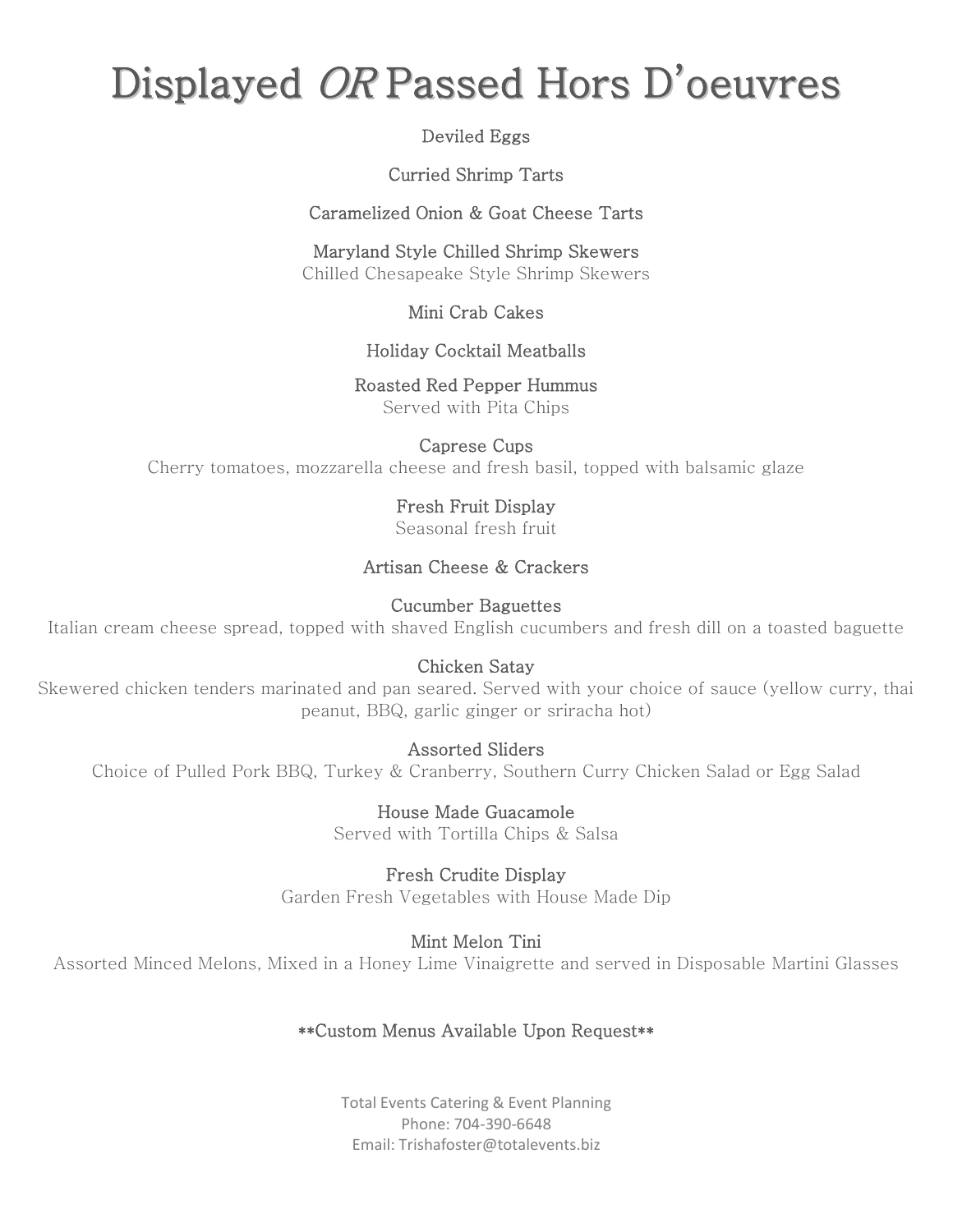Buffet Selections

\*Service Attendants Available Upon Request\*

# Salads

### Mediterranean Salad

A Medley of Fresh Mozzarella, Cherry Tomatoes, Olives and Banana Peppers tossed in Balsamic Vinaigrette and fresh basil

### Mixed Greens

Mixed greens with Cherry Tomatoes, Cucumbers and Red Onions with choice of 2 dressings on side

Caesar Salad

Crisp Romaine with Fresh Parmesan and Croutons

### Seasonal Spinach Salad

Baby Spinach, Red Onions, Crumbled Goat Cheese, Fresh Strawberries, Candied Walnuts, tossed in a Balsamic Vinaigrette

# "Carolina Caviar"

Marinated 3 bean salad with Corn, Red Onion and Cilantro, in a red wine vinaigrette

# Chef Salad

A Mixture of Greens and Crisp Romaine topped with Turkey, Ham, Cheddar Cheese, Red Onion, Cucumbers, Cherry Tomatoes with choice of 2 dressings on side.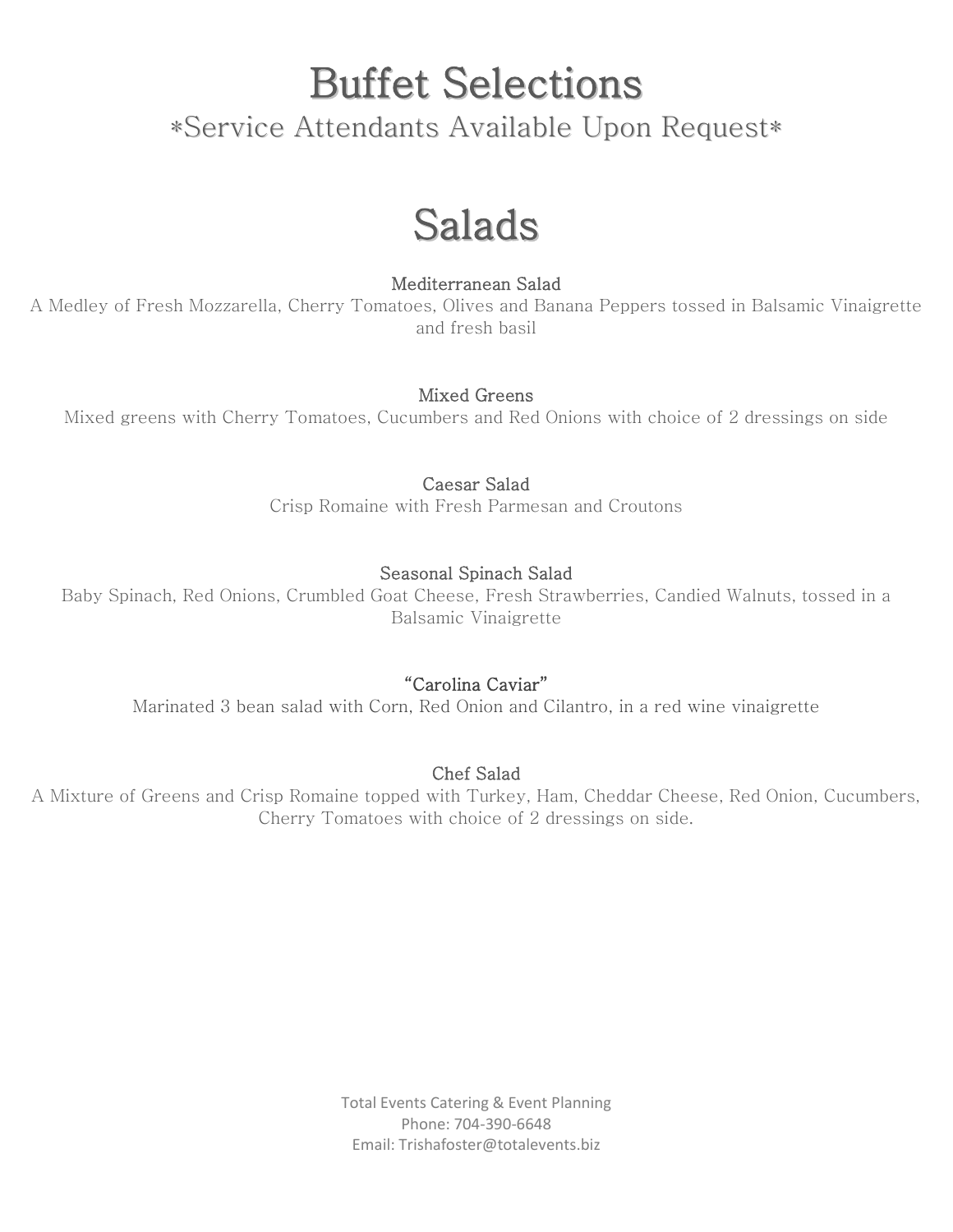# Buffet Selections Sides and Such...

### Veggie Ratatouille

Medley of Zucchini, Squash, Egg Plant, Red Onion and Garlic in Marinara Sauce

Grilled Asparagus

Sautéed Spinach

Collard Greens

Skillet Corn Skilled Roasted Corn with Red & Green Bell Peppers, Red Onion and Seasonings

Cowboy Beans Hearty Homestyle Baked Beans with Bacon, Bell Peppers and Onions

# Chilled Italian Pasta Salad

Tri-Color Rotini, Salami, Pepperoni, Provolone Cheese and Olives, tossed in a spicy Italian Vinaigrette

# Chilled Roasted Veggie and Quinoa Salad

Loaded Baked Potato Salad Red Skinned Potatoes, Bacon, Cheese, Chives, Sour Cream, Mayo and Fresh Dill

# Creamy Cheese Grits

# Herb Stuffing

Whipped Potatoes Customized to your choice: Traditional Homestyle, Garlic or Parmesan

#### Sweet Potato Gratin

# $Mac - N -$

# Buttered White Rice

#### Potatoes Au Gratin

#### Egg and Veggie Fried Rice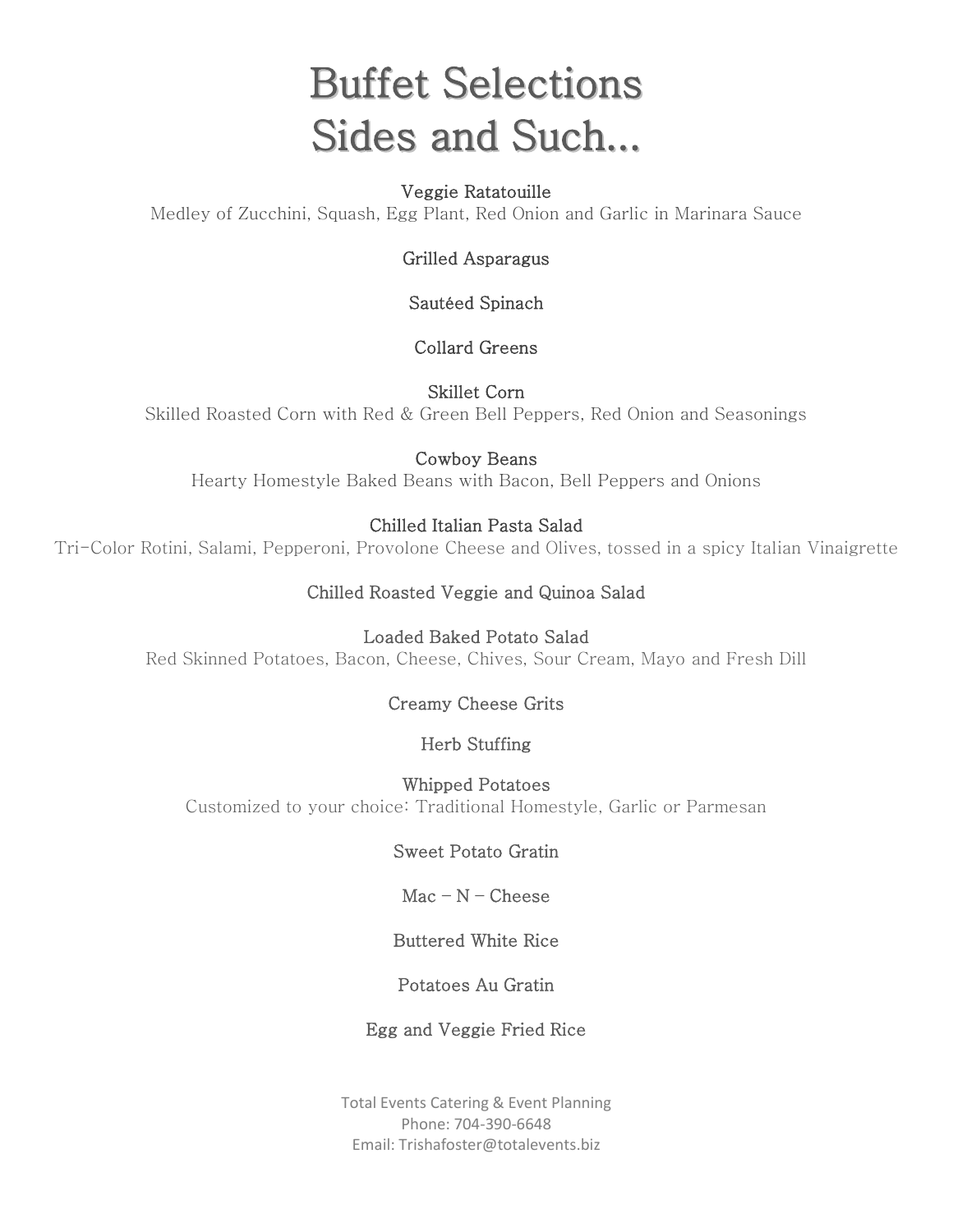# Buffet Selections Entrees

Carving Station: Choice of Turkey, Roast Beef or Ham

Grilled Quarter Chicken

Rosemary & Lemon Chicken

Mini Fish Tacos

Maryland Style Lump Crab Cakes

Seared Salmon with Lemon Burre Blanc

Chicken Piccata

Baby Back Ribs

DeMauro's Cuban Style Pulled Pork BBQ

Sandwich Board Cold Cuts, Southern Curry Chicken Salad, Egg Salad or Cuban Style BBQ

#### Homemade Lasagna

#### Pasta Primavera

Campfire Chili (Vegetarian, White Chicken, Traditional Beef)

# Shepard's Pie

#### Chicken Enchiladas

# Teriyaki Chicken Stir-Fry

# Mongolian Beef Stir – Fry

\*\*Custom Menus Available Upon Request\*\*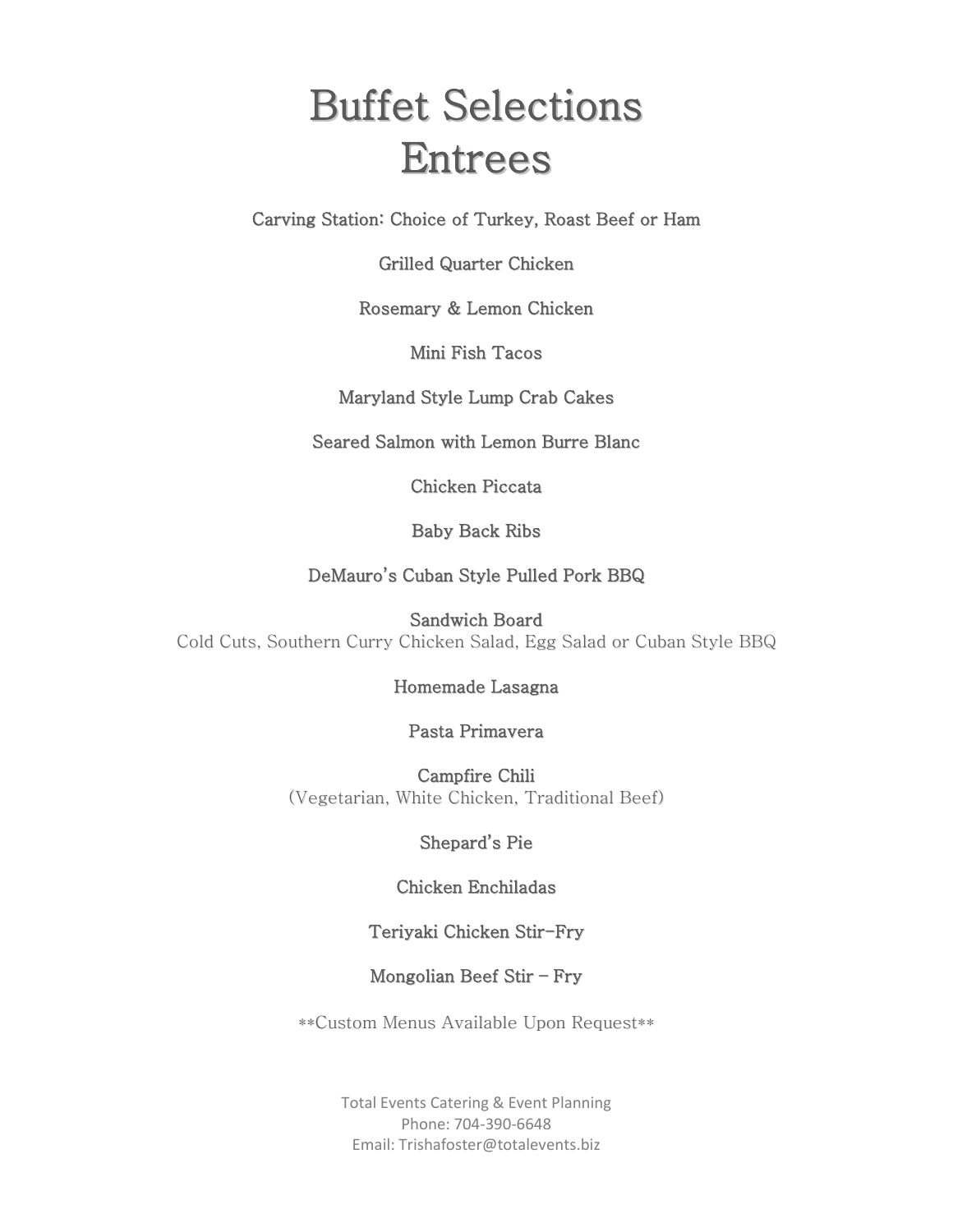# Sample Menus

# Breakfast / Brunch Options

#### **Continental**

Assorted Bagels & Pastries with Spreads Seasonal Fresh Fruit Assorted Yogurt with Granola Breakfast Bars

#### Scrambler

Assorted Bagels & Pastries with Spreads Assorted Yogurt Seasonal Fresh Fruit Scrambled Eggs – with Cheese, optional Crispy Bacon Sausage Patties Potato Hash Condiments

#### Famers Omelet Breakfast

Assorted Bagels & Pastries with Spreads Assorted Yogurt Seasonal Fresh Fruit Crispy Bacon Sausage Patties Potato Hash \*Omelet Station to include: Ham, Onions, Bell Peppers, Spinach, Tomatoes, Shredded Cheese Condiments \*Chef Attendant Required

\*\*Custom Menus Available Upon Request\*\*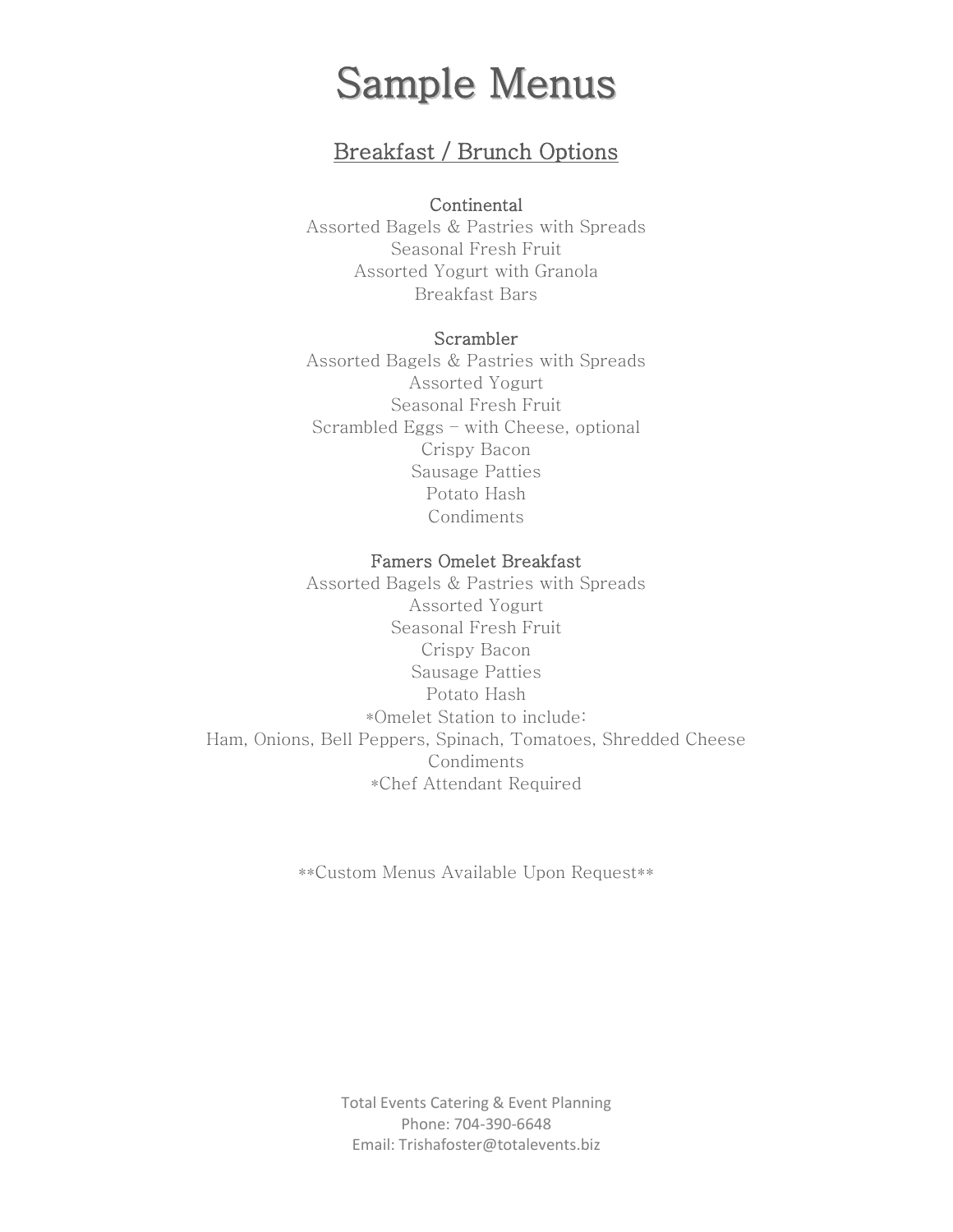# Sample Menus Lunch or Dinner Options

Holiday Feast Mixed Green Salad with (2) choice dressings Rolls & Butter Select (3) of the following: Sauteed Green Beans Skillet Corn Cream Corn Mac & Cheese Grilled Mixed Veggies Roasted Sweet Potatoes Creamy Mashed Potatoes Veggie Quinoa Traditional Herb Stuffing Selection of the Following:

Carved Herb Roasted Turkey Apricot Glazed Holiday Ham (Carved, Not Spiral) Lemon Rosemary Chicken 1Steak Tips Au Poive Price depended on Selection of Entrees

#### Southern Backyard BBQ

Mixed Green Salad with (2) Dressings Choice of (1) Side Salad Country Potato Salad Carolina Caviar Chilled Pea Salad Pasta Salad Choice of: Southern Pulled Pork BBQ With house-made vinegar based BBQ Sauce OR Baked BBQ Chicken Cowboy Beans Cole Slaw Mac – N – Cheese Jalapeno Cornbread

\*\*Custom Menus Available Upon Request\*\*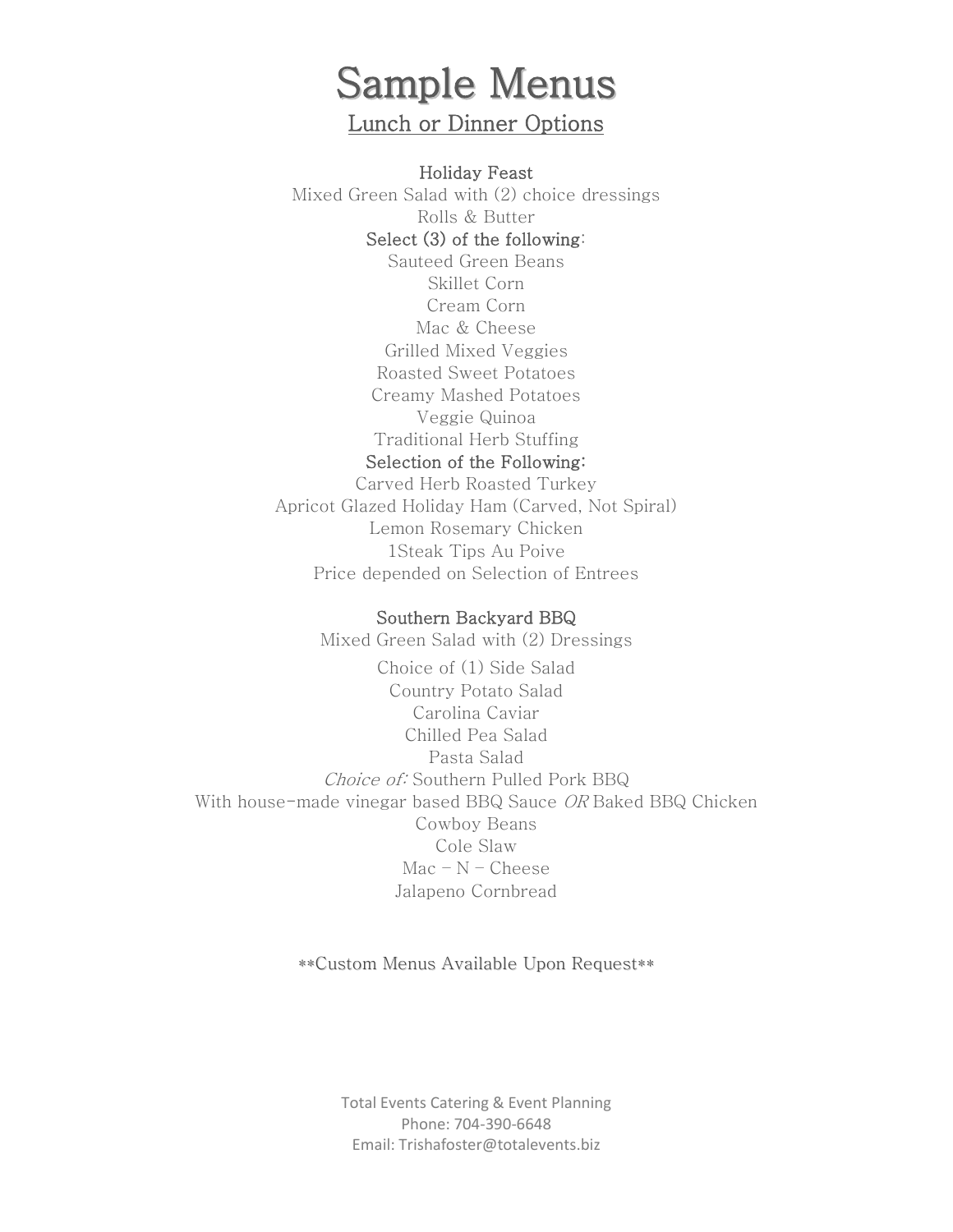# Sample Menus Lunch or Dinner Options

#### BYO Tacos or Rice Bowls

Mixed Green Salad with (2) Dressings Carolina Caviar Tortilla Chips & Salsa Buttered Rice Black Beans Choice of: DeMauro's Cuban Style Pulled Pork or Fajita Chicken with Peppers & Onions or Blackened Whitefish Fixins Include: Flour Tortillas, Jicama Slaw, Homemade Guacamole, Lime Wedges, Cojita Cheese, Cilantro, Jalapenos and Red Onions \*\*Rice Bowls available upon request

#### Campfire Chili Bar

Mixed Green Salad with (2) Dressings Jalapeno Cornbread Choice Of: Beef Chili Ground Turkey Chili Chicken Chili Loaded Fresh Vegetable Chili Fixins Include: Sour Cream, Avocado, Lime Wedges, Cilantro, Red Onion, Diced Jalapenos, Shredded Cheddar, Crackers and Hot Sauce

#### Asian Inspired

Mixed Greens Salad with (2) Dressings OR Asian Salad Chicken Satay with Peanut Sauce Veggie Fried Rice Cashew Chicken or Mongolian Beef or Teriyaki Chicken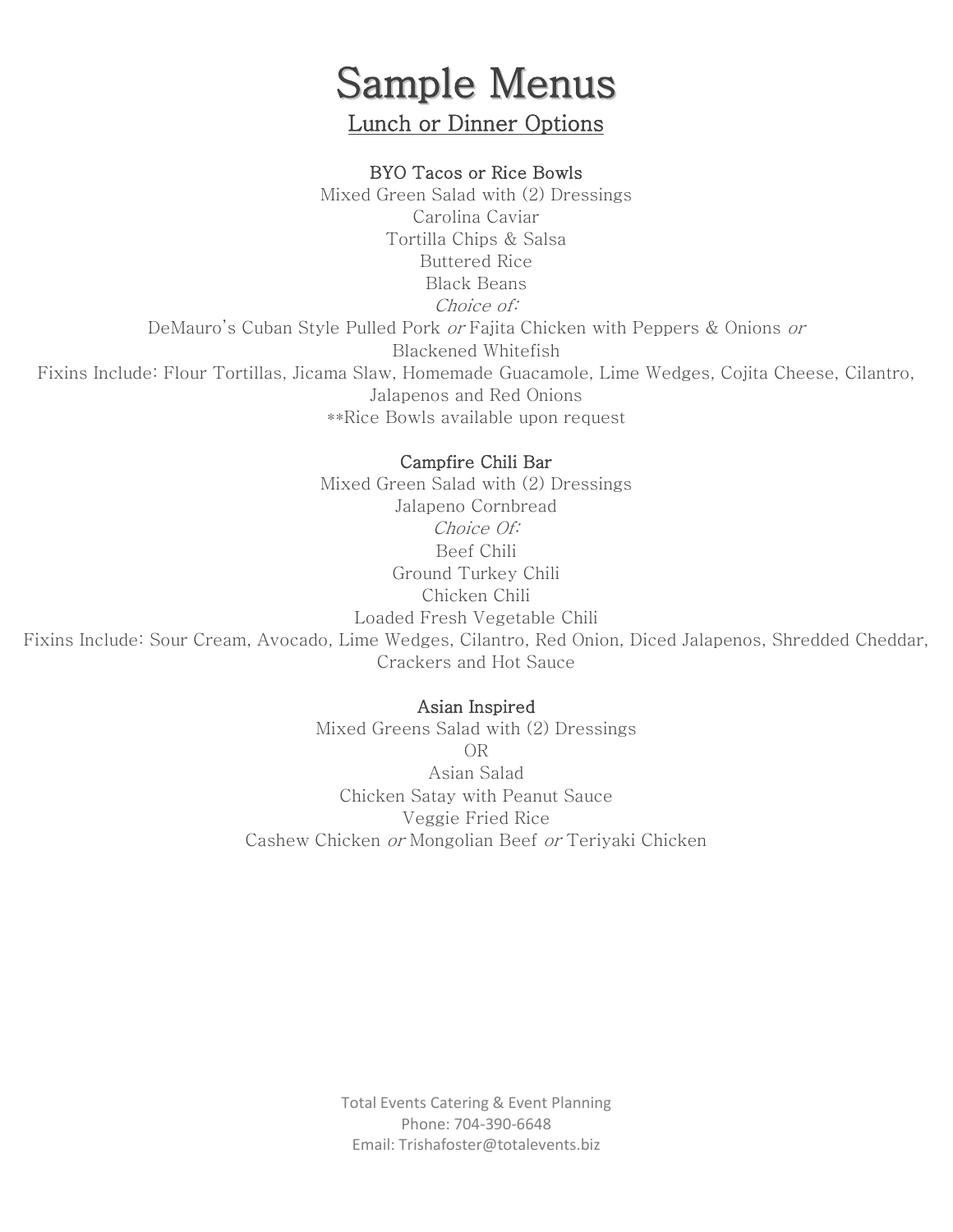# Sample Menus

Lunch or Dinner Options

#### Soup & Salad Bar

Build Your Own Salad Bar Rolls & Butter Assorted Soups (Select 2)

Loaded Potato Tomato Bisque Creamy Corn Chowder Mushroom Bisque Chicken Noodle Minestrone Beef Vegetable

#### Sandwich Board (available as display or box lunch)

Mediterranean Salad OR Chilled Italian Pasta Salad

Assorted Sandwiches to Include (Select 3) Veggie Pinwheels Ham & Cheddar Turkey & Provolone Southern Chicken Salad on Croissant Smashed Avocado & Chickpea (vegan option) Side Included: Condiments Pickles Country Potato Salad OR Veggie Quinoa Salad Assorted Individual Wrapped Chips

\*\*Custom Menus Available Upon Request\*\*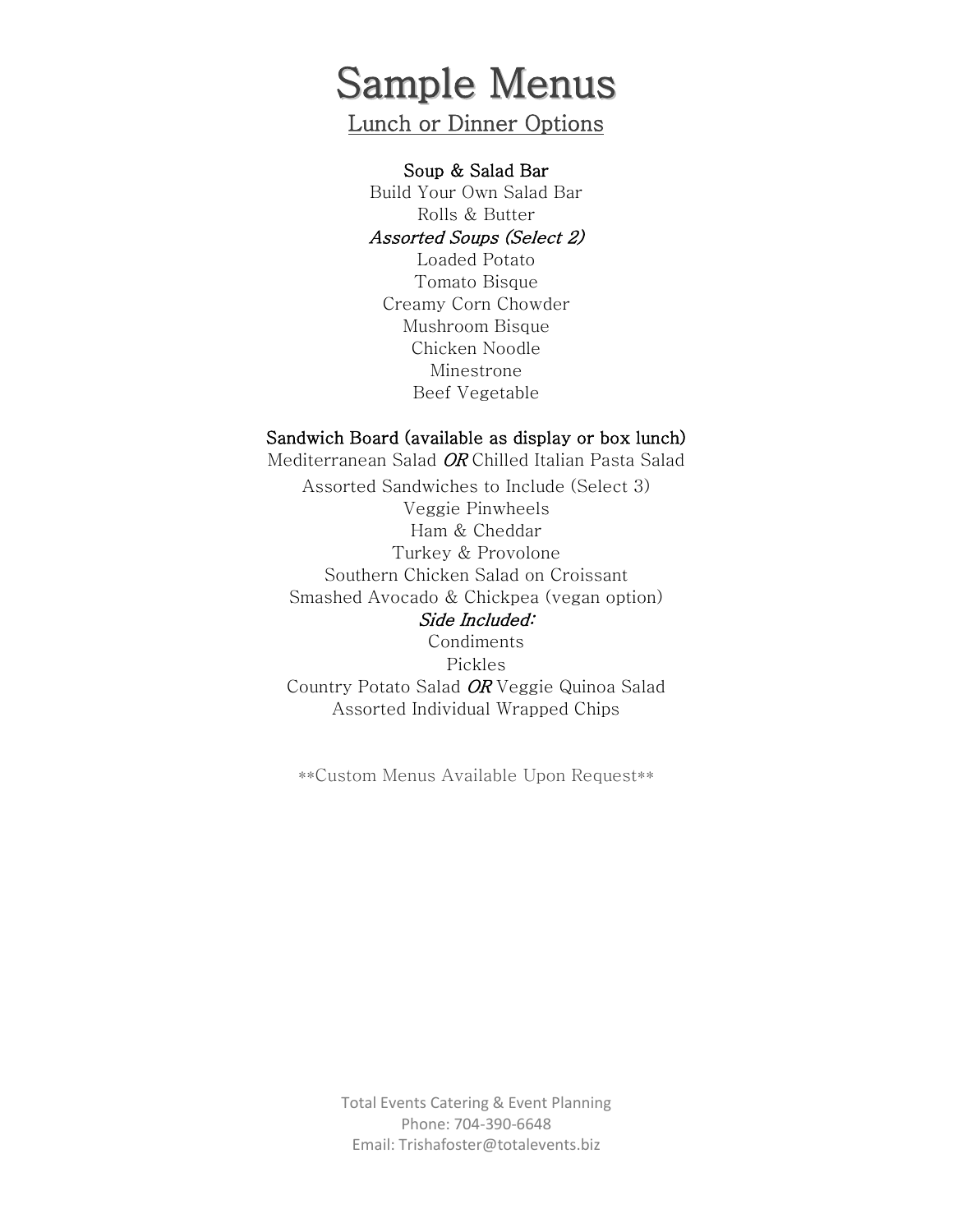# Desserts

Provided by LAM Bakery \*\*Custom Cakes & Desserts Available Upon Request\*\*

#### **Cookies**

Chocolate Chip, Peanut Butter, Oatmeal Raisin, Dark Chocolate & Cheery, Confetti, Sugar Cookies, Italian Sprinkle Traditional Size: \$1.25 each Extra Large: \$2.50 each

#### Biscotti

\$1.50 each

**Bars** Brownie, Blondie, Lemon, 7-layer \$1.25 each

#### Traditional Cupcakes

Vanilla or Chocolate \$2.50 each

#### Elaborate Cupcakes

Salted Caramel, Peanut Butter & Chocolate, Carrot Cake, S'mores, Samoa, Red Velvet, Strawberry Shortcake, Lemon, Orange, Citrus IPA, Chocolate Stoudt, Gingerbread \$3.50 each

#### Southern Pecan Pie

\$22.00

#### Farm Fresh Apple Pie \$15.00

#### Southern Cherry Pie

\$13.00

#### Mason Jar Cakes

Vanilla / Vanilla, Strawberry Shortcake, Peanut Butter & Chocolate, Tiramisu \$5.00 per jar

#### Muffins

Blueberry Lemon, Cranberry Orange, Apple Streusel, Morning Glory Mini: \$1.50 each Large: \$2.50 each

#### Breakfast Breads

Lemon Poppy Seed, Cinnamon Sour Cream, Apple, Blueberry, Banana Nut Loaf: \$12 - \$16 each Cake: \$17 each